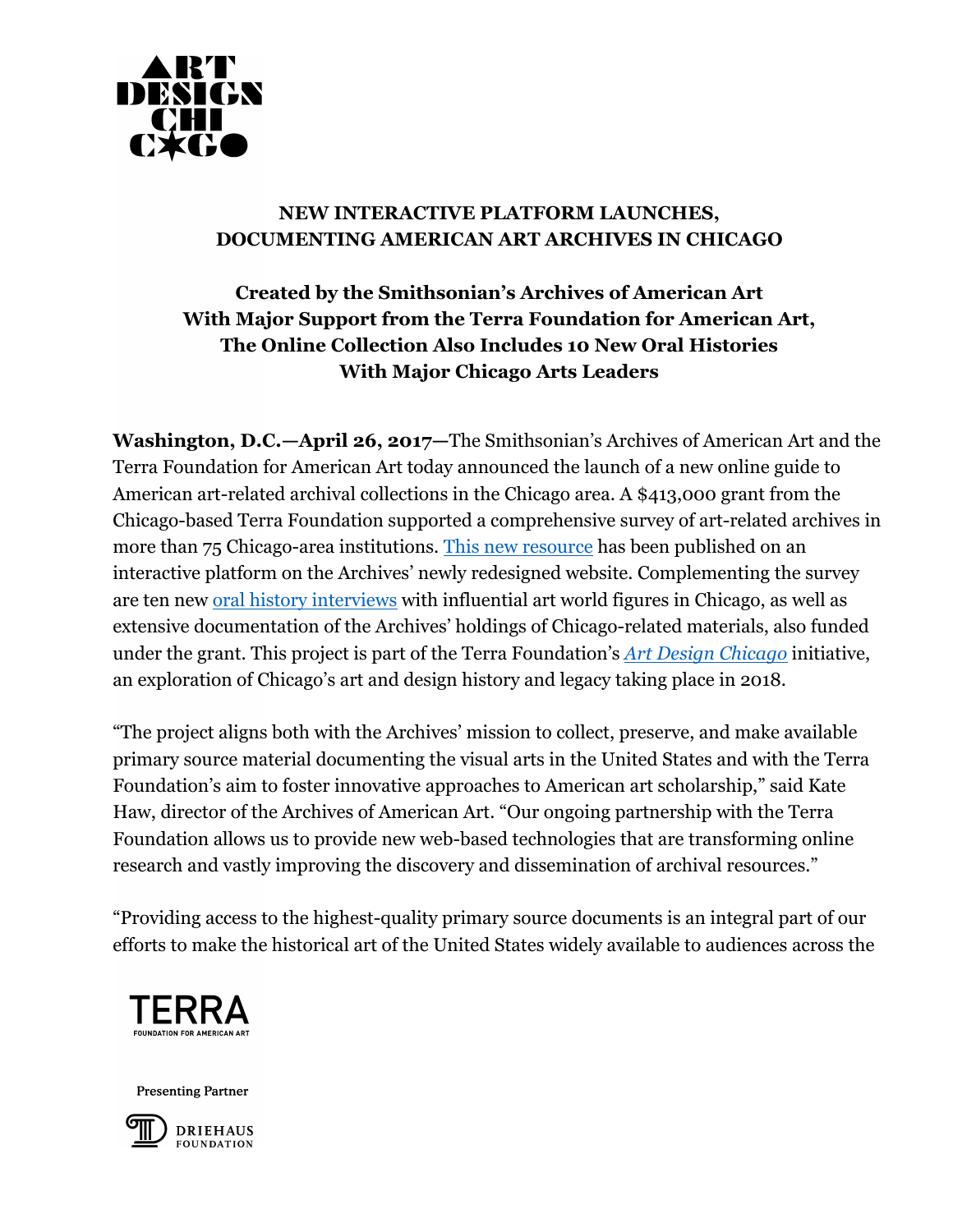

globe," explained Terra Foundation President and CEO Elizabeth Glassman. "By collaborating with the Archives on this initiative, we will draw worldwide attention to a robust repository of material on American art located in Chicago, much of which showcases the vibrant artistic legacy of the city where the Terra Foundation was established and is headquartered. We are also delighted to add ten new spirited voices to the Archives' oral history collection—Chicago luminaries who have contributed meaningfully to the art world."

To improve access to art-related archival material in the Chicago area, the Archives engaged art historian Wendy Greenhouse to survey Chicago-area repositories and their holdings, to update the Archives' guide *Art-Related Archival Materials in the Chicago Area*, originally compiled by Betty Blum. Published in 1991, the guide was the culmination of the Archives' Chicago Documentation Project, launched in 1985. Listings were updated and expanded and collections in newer public repositories were added.

"Much has changed in the quarter-century since the Archives published its guide in 1991," stated Greenhouse. "New organizations and institutions with art-related archives have emerged—the National Museum of Mexican Art and Media Burn Independent Video Archive among them—and established collections have added such freestanding units as the Women and Leadership Archives at Loyola University Chicago and the Roger Brown Study Center at the School of the Art Institute of Chicago. This new resource will be an invaluable tool for anyone conducting Chicago-related research." Available on the Archives' website, additional digitized materials will be added when available. The platform is designed to accommodate future geographically based surveys, collection descriptions, oral history interviews, and links with open source and open data initiatives among other archives, museums, libraries, and other cultural heritage institutions.

"Among the survey's most rewarding discoveries were nuggets of art-related material embedded in collections and repositories that on their face have nothing to do with art,"



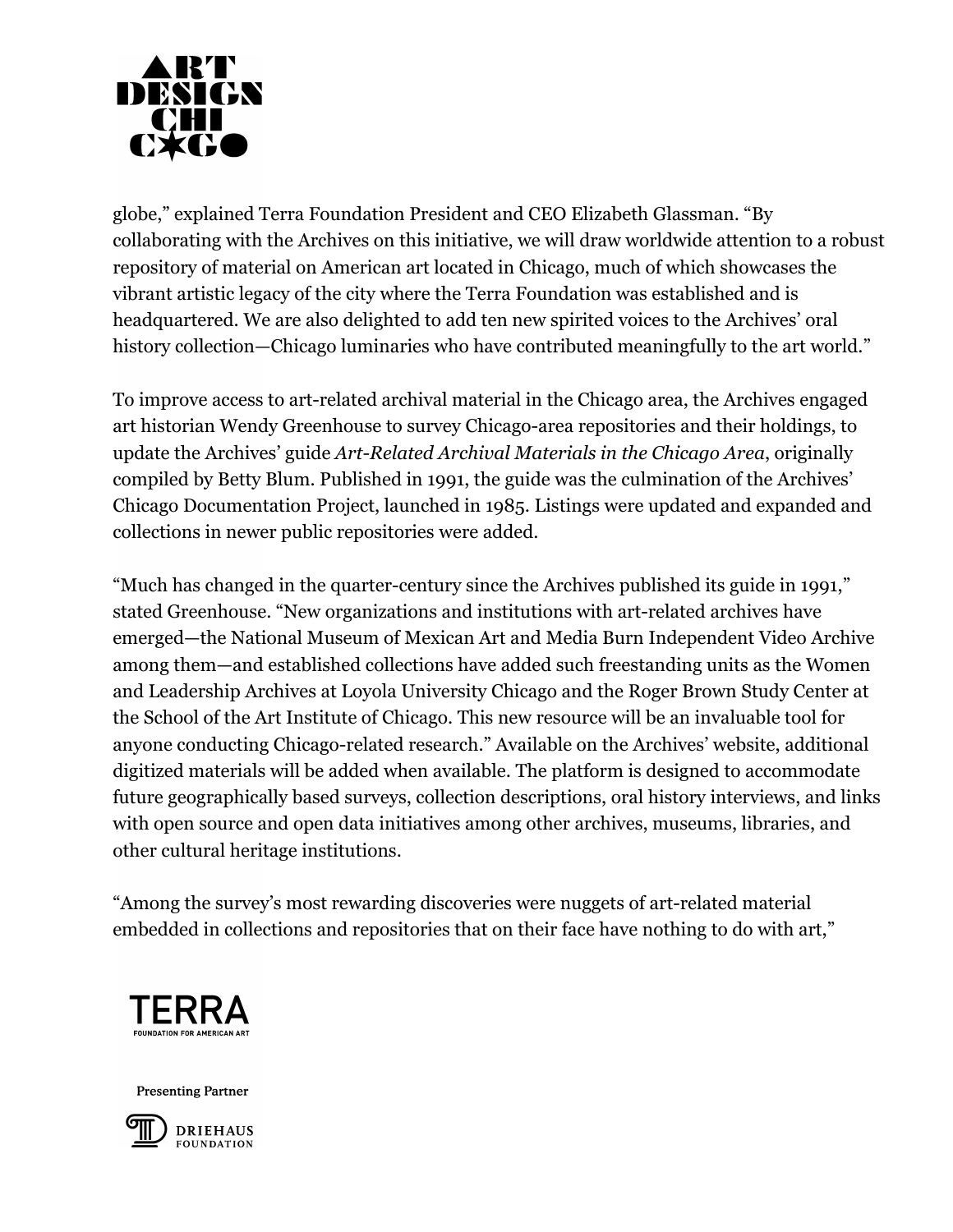

added Greenhouse. "These testify to myriad historical connections, some as fascinating as they are improbable. For example, the papers of composer John Alden Carpenter (Newberry Library), whose wife, designer Rue Winterbotham Carpenter, was co-founder in 1916 of the Arts Club of Chicago, contain correspondence with the likes of Marcel Duchamp, Gerald Murphy, Augustus Saint-Gaudens, and John Singer Sargent."

Another highlight of the project is the production of oral history interviews with ten influential Chicago artists, curators, and gallerists for the Archives' renowned oral history program. Providing a window onto Chicago's art scene over decades, the interviews yield a richness of detail, spontaneous reflections, and a sense of character not available in written records. Interviewees include **Dennis Adrian** (b. 1937); **William Conger** (b. 1937); **Art Green** (b. 1941); **Theodore Halkin** (b. 1924); **Rhona Hoffman** (b.1934); **Ken Josephson** (b. 1932); **Vera Klement** (b. 1929); **Suellen Rocca** (b. 1943); **Franz Schulze** (b. 1927); and **Evelyn Statsinger** (1927–2016).

The Terra Foundation has recently announced *Art Design Chicago*, a wide-ranging initiative to explore the breadth of Chicago's role as a catalyst and incubator for innovations in art and design. Spearheaded and funded by the Terra Foundation, with significant support from The Richard H. Driehaus Foundation, Art Design Chicago was developed in partnership with more than 40 cultural organizations to celebrate Chicago's artists, designers, and creative producers. Focusing in particular on the period between the 1871 Great Chicago Fire and the turn of the 21st century, the initiative reveals little-known narratives of ingenuity and perseverance and provides new insights on Chicago's enduring influence on fine and decorative arts, graphic and commercial design, product development, and film. Art Design Chicago will feature more than 25 exhibitions and hundreds of public programs, presented throughout 2018, as well as the creation of several scholarly publications and a four-part documentary.